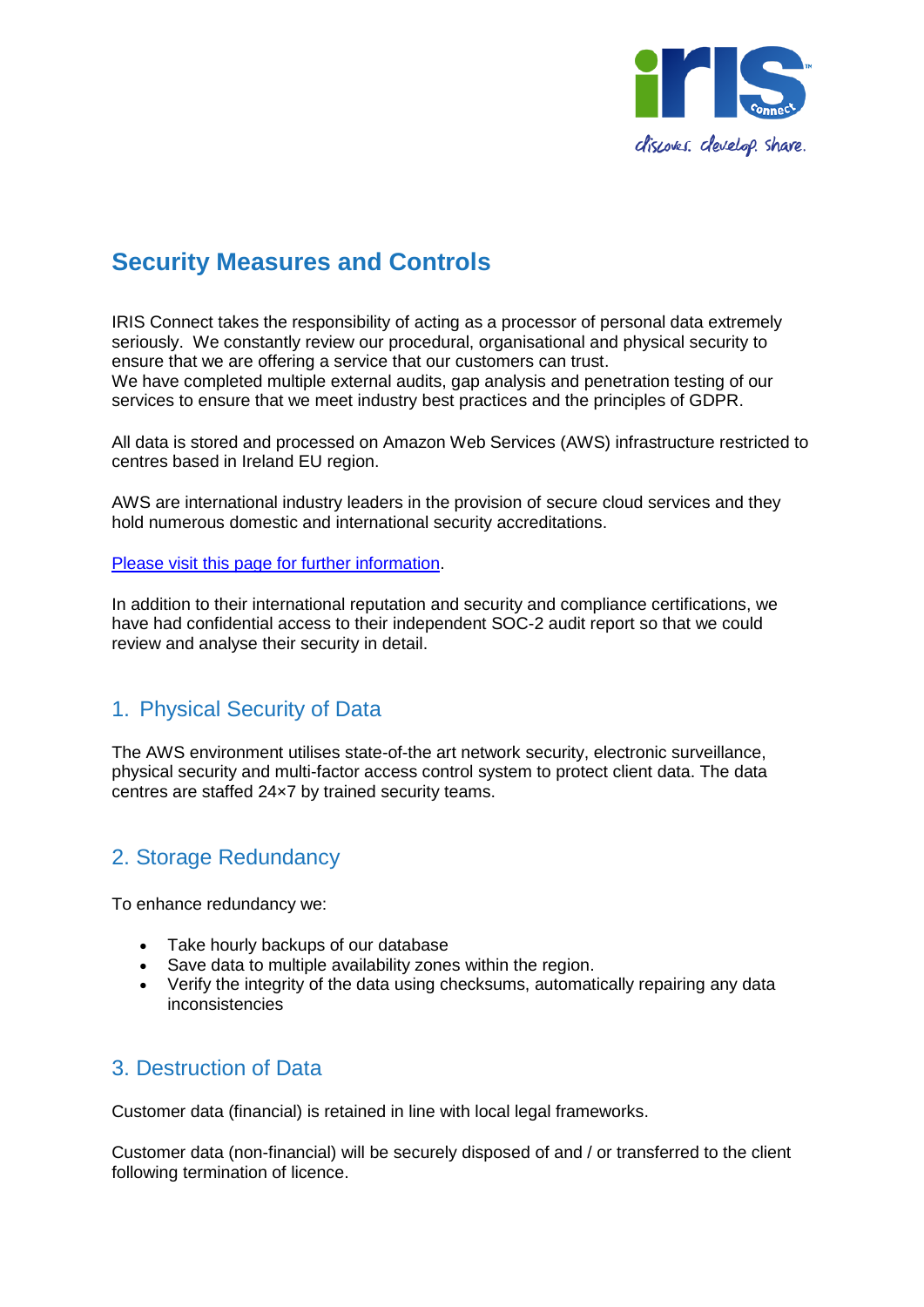

Data that the client has instructed us to destroy will be stored for 3 months. The back-ups will be stored for a further 6 months before being destroyed.

There are certain occasions when information needs to be preserved beyond this limit, such as in the following circumstances:

- Legal proceedings or a regulatory or similar investigation or obligation to produce information are known to be likely, threatened or actual
- A crime is suspected or detected

The highest standard of industry procedure is used when decommissioning of storage devices at the end of their useful life.

## 4. Secure encryption

IRIS Connect ensures any data in transit is encrypted using the leading industry practice (TLS 1.2 ). Additionally, data stored on mobile devices is encrypted while stored to ensure that data is protected before it enters our secure cloud services.

#### 5. Organisational security

IRIS Connect, in line with GDPR and ISO27001 recommendations, regularly reviews its organisational and cyber security and has comprehensive information security processes and protocols.

We have been externally audited and certificated to ensure that we comply to a high standard of organisational and cyber security.

## 6. Service Level

IRIS Connect utilises market leading services for data processing and storage. We use automatically scaling infrastructure to deal with increases in service traffic.

IRIS Connect have provided 99.9% service uptime in the last 18 months during core operating hours (8am – 6pm).

IRIS Connect provides free full support to all customers, enabling us to quickly resolve any issues logged. This is provided Monday – Friday between 8am – 5.30pm GMT, with additional limited support until 10pm.

The support team are available via live chat, email and phone.

## 7. Authorization and access control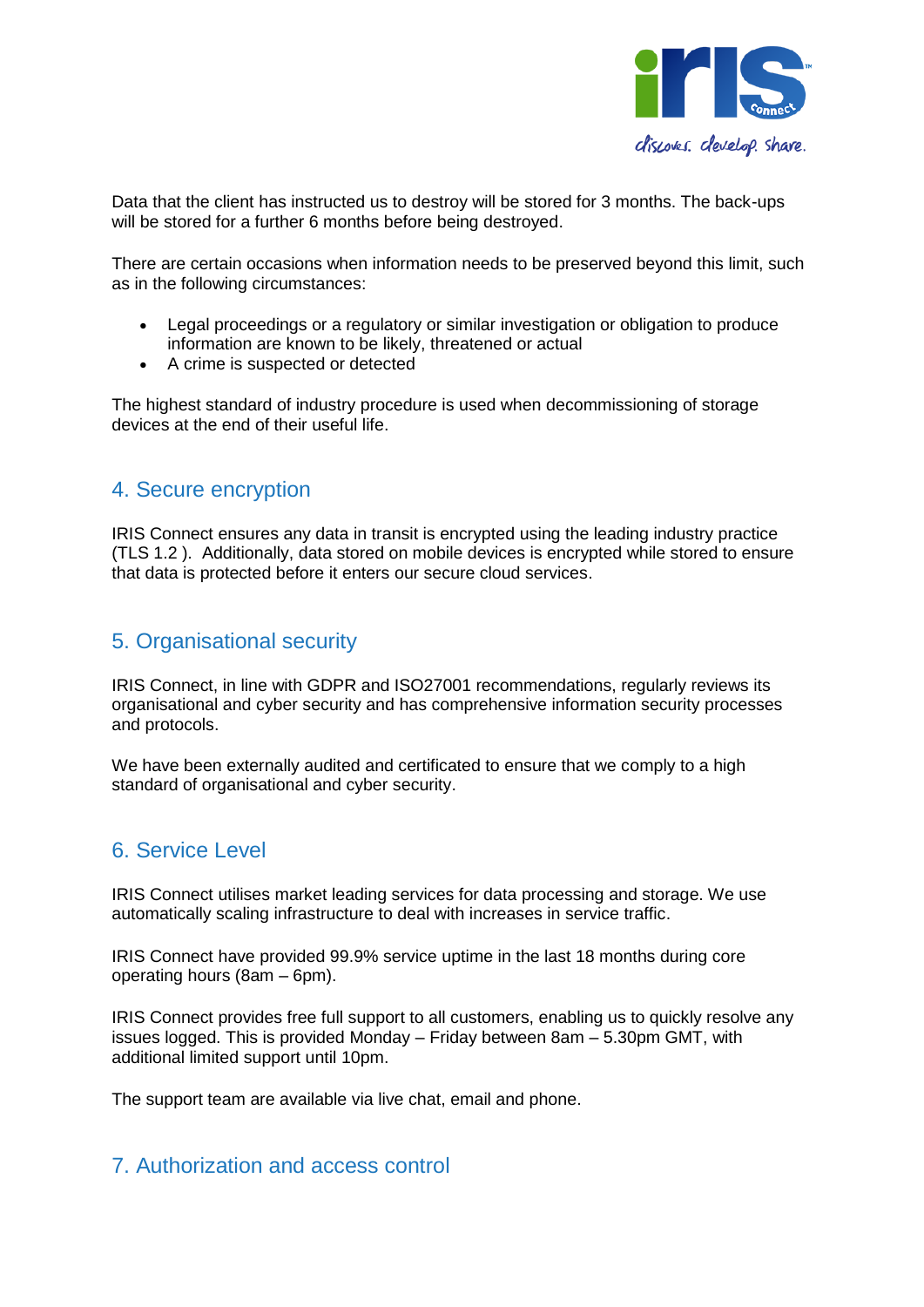

IRIS Connect has been constructed with privacy-by-design principles at its core. This ensures that user role separation and permissioning governs access to appropriate data and features.

Each IRIS Connect client nominates an Organisation Administrator who is responsible for agreeing to and enforcing the IRIS Connect End User Licence Agreement (EULA) when they first sign into the system.

The terms of the EULA make the use of the system conditional on appropriate local agreements to ensure that all relevant parties are informed about the use of the system and have provided appropriate permissions for the capture and sharing of video.

The EULA also stipulates that the system is used within a supportive developmental framework and that end users are aware of their obligations and responsibilities for data management and sharing. This agreement also gives individual users the right to delete videos and ensures that individual videos will not be recorded or shared with any other IRIS Connect user without their explicit permission.

The IRIS Connect system is based on individual user accounts and permissioning. This means that the observed user has to agree to a recording taking place before the system allows another user to connect to the camera. The same protections exist once a video has been encrypted and uploaded. This means users are only able to see data that has been explicitly shared with them. By default users are limited to sharing videos with other users at their organization, although collaboration with other organizations can be enabled at the request of the clients' Organization Administrator who has appropriate data sharing agreements in place.

Users have complete control over who has access to their data by deciding to share videos either with individual users or into a group library. A fundamental principle of the system is that users will never "lose sight or control" of their video. They will always be able to see the video and any associated data.

Users retain the right to delete a video or remove sharing privileges at any time.

Our staff have strict controls over who may access data and protocols for gaining permission from clients if access is required.

#### 8. Input data that contain personal data

Only the data owners have access to the data at input stage. Users are responsible for input into the system, and data can only be input into users' specific account with the confidential password and unique username.

IRIS Connect Equipment, including the LiveView UploadBox, Apple & Android devices (when used with the IRIS Connect app) do not permanently store files locally.

For full user control and data security, videos are never stored on individual devices or local servers. Instead, they are encrypted, immediately uploaded to our platform and automatically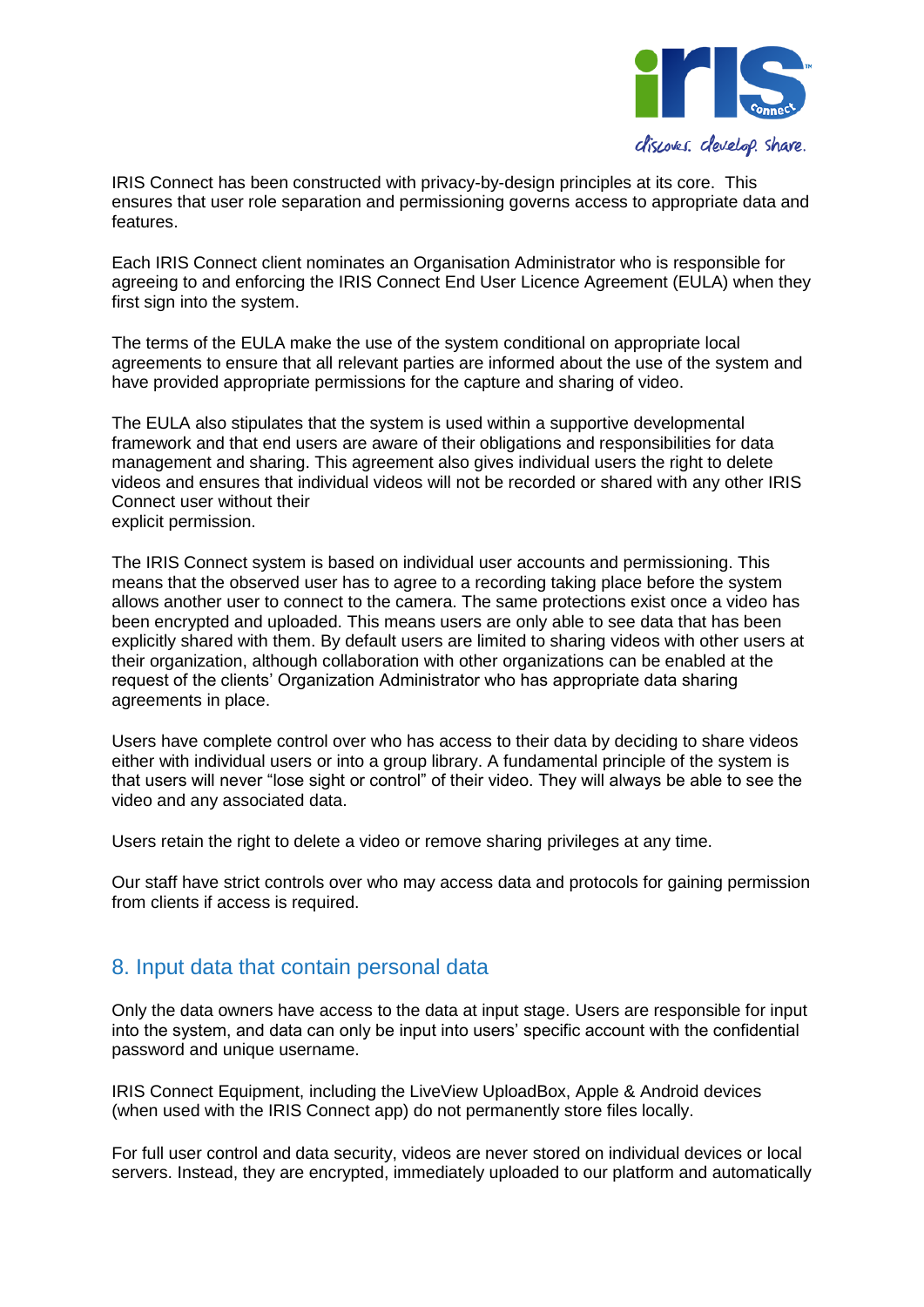

deleted from the device they were recorded on. The platform is designed to ensure that data remains in the secure, password protected environment.

The deletion of the input data by a user is managed via an automated process build into the design of the system

## 9. Output data that contain personal data

The IRIS Connect system is based on individual user accounts and permissioning, where each user has their own personal username and password for their account in our platform. The observed user has to agree to a recording taking place before the system allows another user to connect to the camera. The same protections exist once a video has been encrypted and uploaded. This means users are only able to see data that has been explicitly shared with them. Users are limited to sharing videos with other users at their organisation, or collaboration with other organisations if this has been enabled with the permission of the Organisation Administrator.

All data is securely stored and can only be delivered to the user via an encrypted channel.

The organisation and its users are in complete control of their data, so we will only destroy data upon the instruction of the Data Controller. If the data is deleted by the owner, deleted data will be stored for 3 months in case the customer needs to retrieve it. The back-ups will be stored for a further 3 months before being securely and automatically destroyed to ensure that it cannot be misused or accessed by unauthorised persons

#### 10. External communication connections

The IRIS Connect system is fully cloud-based and designed to ensure that unauthorised persons cannot gain access to data. IRIS Connect ensures any data in transit is encrypted using the leading industry practice (TLS 1.2). Any data removed from our secure system is done so under authorisation of the Data Controller or by authorised personnel for the purpose of data processing.

## 11. Control of rejected access attempts

The IRIS Connect platform logs every account login attempt. The system also blocks repeated login attempts to the same account within a determined time period, by locking the user's account until this is reviewed by an authorised person.

## 12. Logging

IRIS Connect collects comprehensive user activity logs that are stored for six months.

## 13. Home offices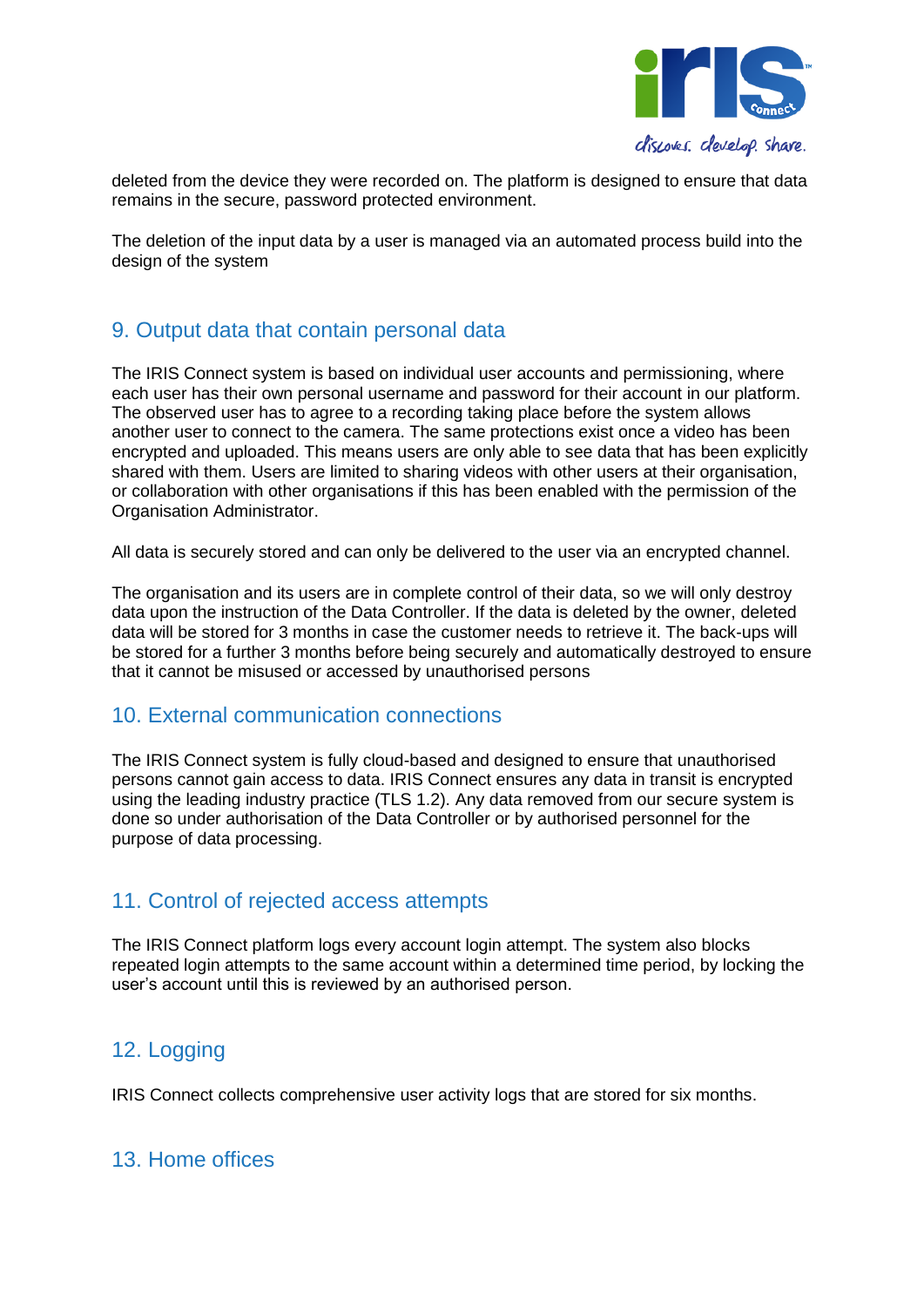

IRIS Connect do not permit and physically restrict data processing at home including holding data locally, or printing data locally. All data is held securely within our cloud-based system.

## 14. Security obligations as of 25 May 2018

IRIS Connect have completed an external audit of all of its services and teams to ensure that it will be fully compliant with GDPR by 25 May 2018, including article 32.

## 15. Privacy by design

As recommended by the ICO, IRIS Connect has been constructed with privacy-by-design principles at its core. This ensures that user role separation and permissioning governs access to appropriate data and features. Each IRIS Connect client is required to nominate an Organisation Administrator and Data Protection Officer who are responsible for agreeing to, and enforcing, the IRIS Connect terms and conditions for use.

These terms make the use of the system conditional on appropriate local agreements to ensure that all relevant parties are informed about the use of the system and have provided appropriate permissions for the capture and sharing of video.

By default, users are limited to sharing videos with other users at their organisation, although collaboration with other organisations can be enabled by the Organisation Administrator where they have appropriate data sharing agreements in place. There are automated systems and interfaces in place that allow Organisation Administrators to quickly increase or decrease the scope in which their users can share data.

Users have complete control over who has access to their data, within the scope defined by the Organisation Administrator, deciding to share observations either with individual users or into a group library. A fundamental principle of the system is that users will never "lose sight or control" of their video. They will always be able to see the video and any associated data. Users have the ability to delete a video or remove sharing privileges at any time.

Only the data owners have access to the data at input stage. Users are responsible for input into the system, and data can only be inputted into users specific accounts with the confidential password and unique username. The deletion of the inputted data by a user is managed via an automated process built into the design of the system. All data is securely stored and can only be delivered to appropriate users via an encrypted channel

## 16. External Review, Certification and Audit

We have been externally audited and certificated to ensure that we comply to a high standard of organisational and cyber security. This includes:

- Achieved Department for Education's Cloud Service Providers Self Certification which was independently verified
- $\bullet$
- Gained Government-backed industry supported scheme; Cyber Essentials
- ISO and GDPR gap analysis via an independent 3rd party auditor